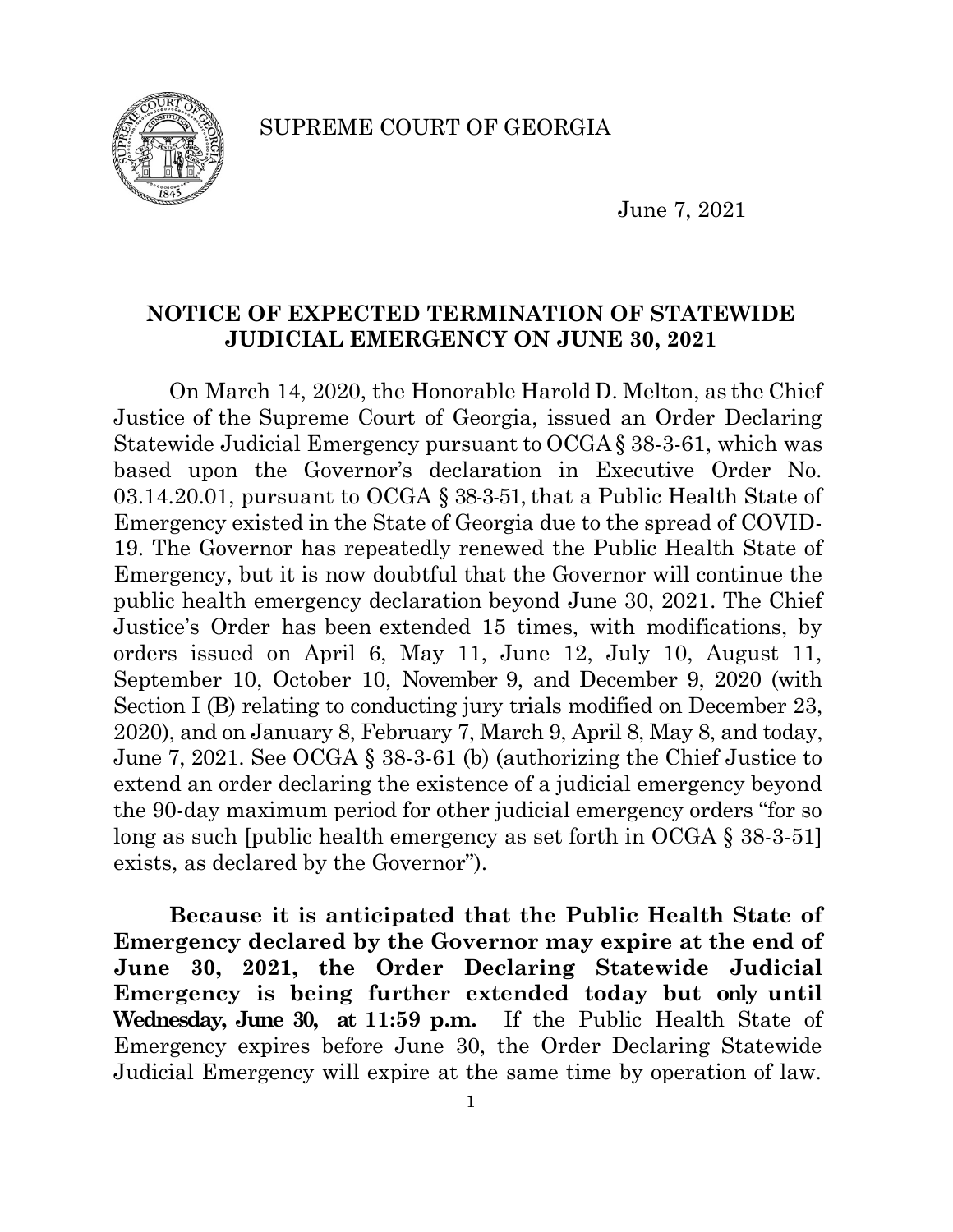Pursuant to Section VIII (A) of today's extension order, courts, lawyers, litigants, and the public are hereby given notice of the expected termination of the statewide judicial emergency order.

## **I. The Termination of the Chief Justice's Statewide Judicial Emergency Order Will Reimpose All Deadlines Still Suspended and Tolled by the Order.**

The Chief Justice's March 14, 2020 Order suspended, tolled, extended, and otherwise granted relief from any deadlines and other time schedules and filing requirements (referred to collectively herein as "deadlines") imposed by otherwise applicable statutes, rules, regulations, or court orders in civil and criminal cases and administrative matters. As discussed further in today's extension order, most of those deadlines were reimposed on *litigants* as of July 14, 2020, and the deadlines in OCGA §§ 17-7-50 and 17-7-50.1 for indicting detained individuals were reimposed as of May 14, 2021. However, recognizing the substantial backlog of pending cases, other deadlines imposed on *courts* have remained suspended and tolled, and due to the lengthy prohibition on almost all grand jury proceedings and jury trials, other deadlines for grand jury proceedings and deadlines calculated by reference to the date of a civil or criminal jury trial or a grand jury proceeding have also remained suspended and tolled.

**When the Chief Justice's Statewide Judicial Emergency Order expires,** *all* **deadlines that have remained suspended and tolled based on that order will be** *immediately* **reimposed.** This will include deadlines imposed by statutes and rules for courts to hold hearings, conduct other proceedings, decide motions, and issue other orders, as well as statutory speedy trial and other requirements tied to grand jury proceedings and jury trials. As discussed further below, **certain deadlines may still be suspended or tolled based on a local judicial emergency order issued under OCGA §§ 38-3-61 and 38-3-62 (a) or an order granting relief from statutory speedy trial requirements issued under OCGA § 38-3-62 (b), but only if such orders are validly issued. To avoid serious**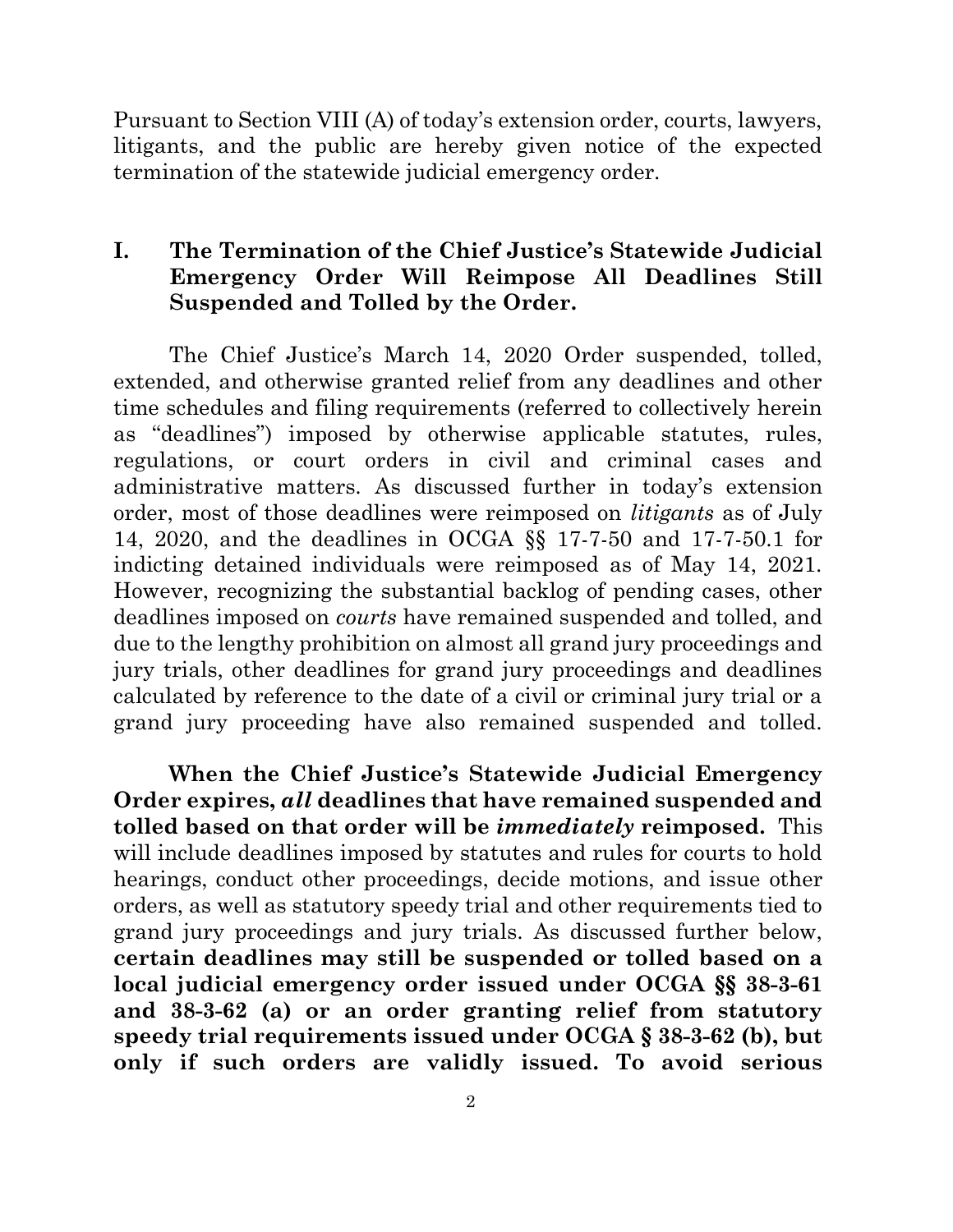### **complications in calculating deadlines, such orders should be issued in time to avoid any gap after the expiration of the Chief Justice's Order.**

A judge issuing any sort of order addressing the consequences of the COVID-19 pandemic should consider the authority by which the order is issued and must comply with any constitutional, statutory, uniform rule, or other requirements for such an order.

Note that **emergency amendments to court and bar rules** on such matters as videoconferencing and CLE requirements are based on the Supreme Court's constitutional rule-making authority rather than on statutory judicial emergency authority. Those amendments will remain in effect after the termination of the Chief Justice's Statewide Judicial Emergency Order for the period specified in each amendment, as the Court considers whether to make each amendment permanent, modify it, or allow it to expire.

# **II. Local Judicial Emergency Orders Under OCGA §§ 38-3-61 and 38-3-62 (a).**

During the COVID-19 pandemic, many courts in Georgia have issued orders with the term "judicial emergency" in the caption or body of the order. However, **OCGA §§ 38-3-60 to 38-3-64 provide the only**  *statutory* **authority to issue orders declaring the existence of a judicial emergency and the only authority for** *two particular types of emergency actions***. First, a statutorily authorized judicial emergency order may grant relief from otherwise applicable legal deadlines.** See OCGA § 38-3-62 (a) ("An authorized judicial official in an order declaring a judicial emergency, or in an order modifying or extending a judicial emergency order, is authorized to suspend, toll, extend, or otherwise grant relief from deadlines or other time schedules or filing requirements imposed by otherwise applicable statutes, rules, regulations, or court orders, whether in civil or criminal cases or administrative matters . . ."). **Second, a statutorily authorized judicial emergency order may designate**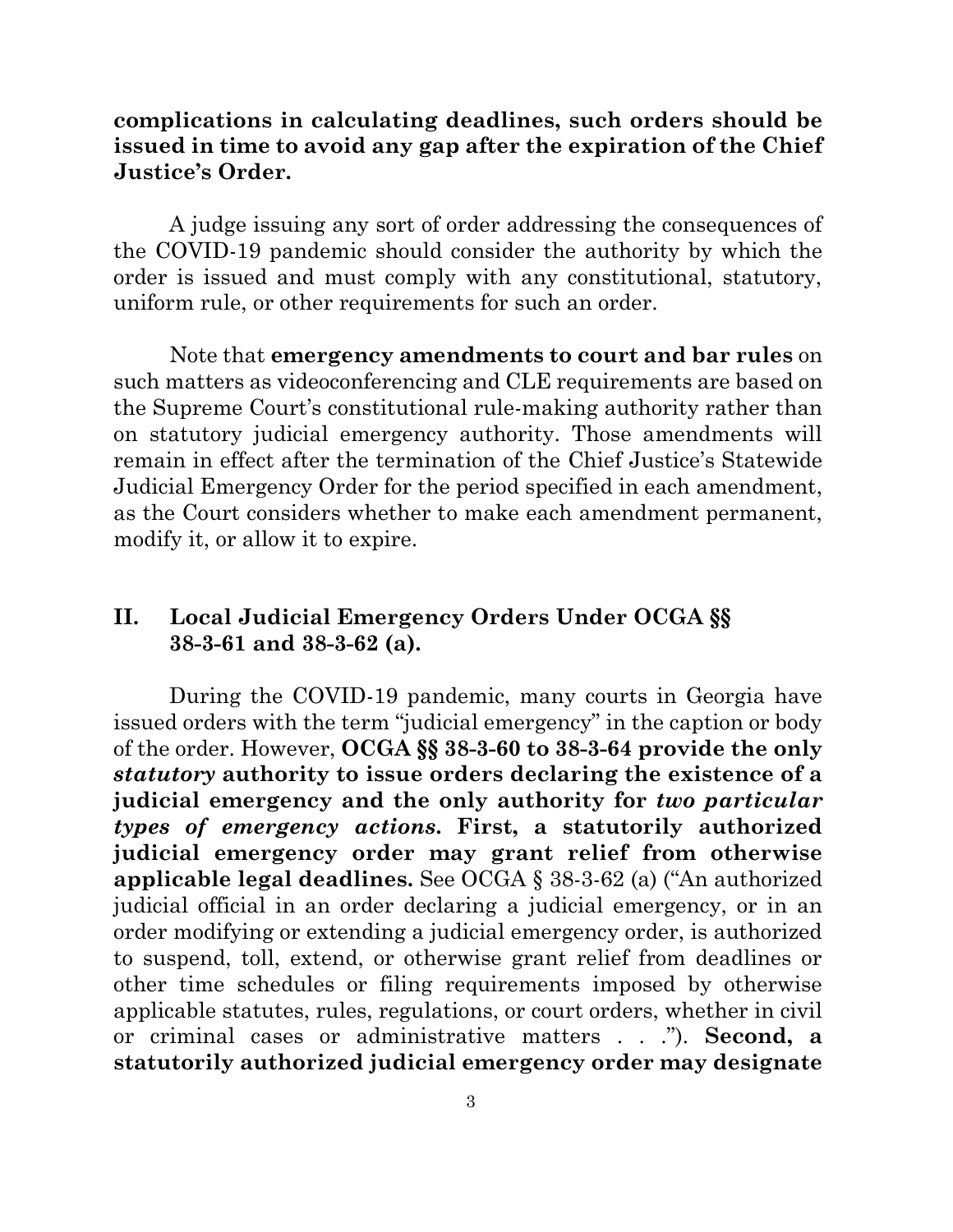**an alternate court facility.** See OCGA § 38-3-61 (c) ("In the event the circumstances underlying the judicial emergency make access to the office of a clerk of court or a courthouse impossible or impractical, the order declaring the judicial emergency shall designate another facility, which is reasonably accessible and appropriate, for the conduct of court business.").

In addition to various technical requirements regarding the content of and notifications regarding judicial emergency orders found in OCGA §§ 38-3-61 (a) and 38-3-63, **there are several important limitations on this statutory authority. First, only the Chief Justice of the Georgia Supreme Court or a chief judge of a Georgia superior court judicial circuit is authorized to declare a judicial emergency.** See OCGA §§ 38-3-60 (1) (defining "authorized judicial official"); 38-3-61 (a) (stating that "[a]n authorized judicial official is authorized to declare the existence of a judicial emergency . . ."). A "judicial emergency" order issued by any other judge is not a valid order under these statutes.

**Second, the order must be based on a determination that a "judicial emergency" exists in the pertinent jurisdiction**. OCGA § 38-3-60 (2) defines "judicial emergency" as

- (A) A state of emergency declared by the Governor under Part 1 of this article;
- (B) A public health emergency under Code Section 31-12-1.1;
- (C) A local emergency under Code Section 36-69-2; or
- (D) Such other serious emergency

when, as determined by an authorized judicial official, the emergency substantially endangers or infringes upon the normal functioning of the judicial system, the ability of persons to avail themselves of the judicial system, or the ability of litigants or others to have access to the courts or to meet schedules or time deadlines imposed by court order or rule, statute, or administrative rule or regulation.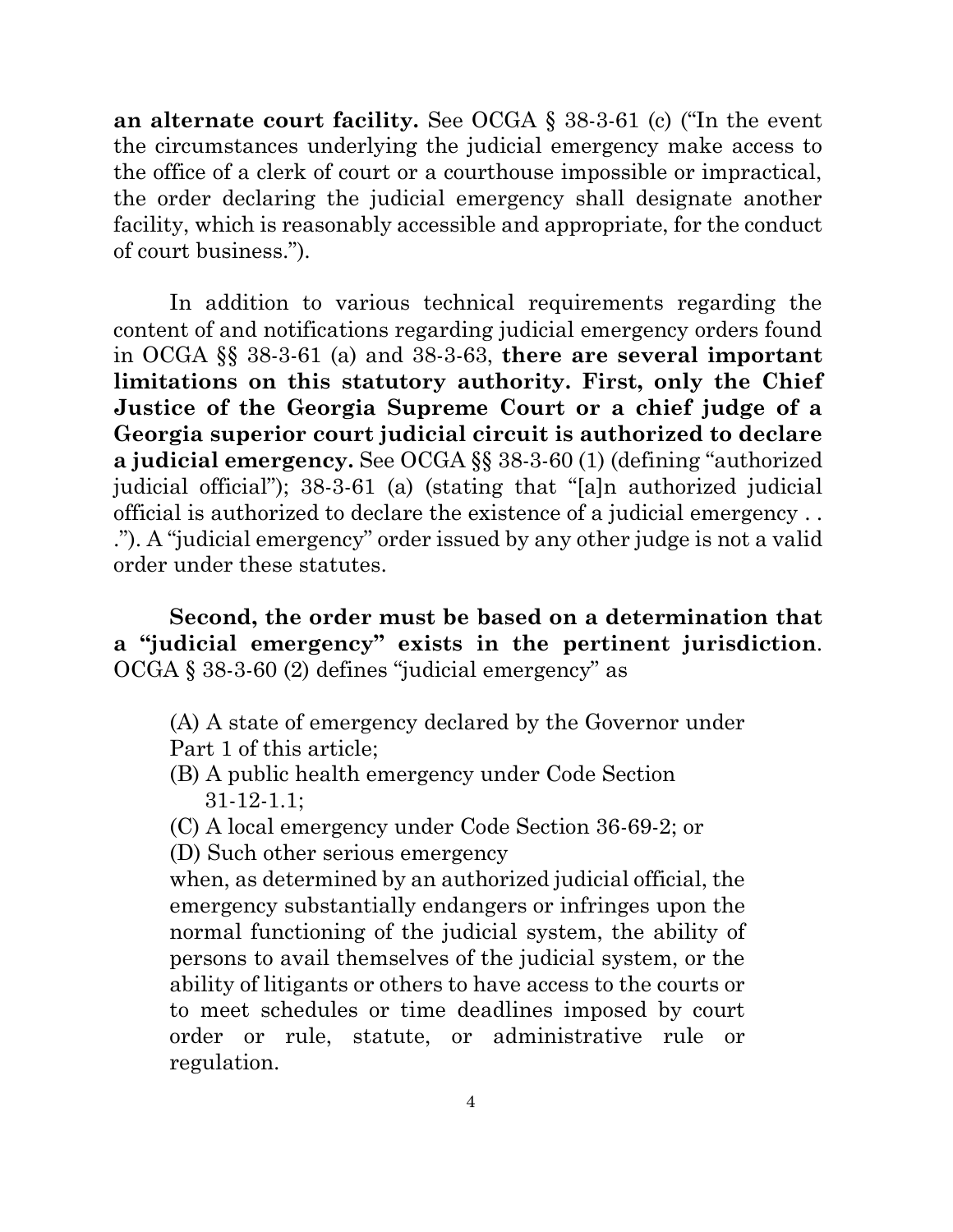Thus, judicial emergencies are not limited to an ongoing public health state of emergency declared by the Governor or the Department of Public Health. A judicial emergency may also be declared due to serious problems – like the ongoing consequences of the pandemic, which required major restrictions on in-person judicial proceedings and otherwise created backlogs of cases – that substantially infringe upon the normal functioning of the judicial system, the ability of people to avail themselves of the judicial system, or the ability of litigants to have access to the courts or meet the normal legal deadlines.

However, except for judicial emergency orders issued by the Chief Justice based upon the existence of a public health emergency declared by the Governor under OCGA § 38-3-51 (like the Statewide Judicial Emergency Order that was extended most recently today), **judicial emergency orders are limited in duration to no more than 90 days in 30-day increments** – "an initial duration of not more than 30 days; provided, however, that the order may be modified or extended for no more than two periods not exceeding 30 days each[.]" OCGA § 38-3-61 (b). Thus, chief judges of superior court circuits who have issued or plan to issue a local judicial emergency order under OCGA § 38-3-61 must ensure that the duration of such order or extension thereof complies with these duration limitations.

Accordingly, a chief judge of a superior court circuit who previously declared a local judicial emergency and issued an order under OCGA § 38-3-61 based upon public health issues related to the COVID-19 pandemic may be authorized to declare a *different* local judicial emergency and issue a new order under OCGA § 38-3-61 based on the "other serious emergency" provision of OCGA § 38-3-60 (2) (D) if the backlog of cases and proceedings caused by the pandemic meet the standard set forth in that statutory provision, although the new order would be limited in duration to 30 days with at most two 30-day extensions. Note that if the local judicial emergency is affecting a class of court other than or in addition to the superior court, the chief judge of the superior court judicial circuit remains the only local judge with authority to issue an order under OCGA §§ 36-3-61 and 38-3-62 to grant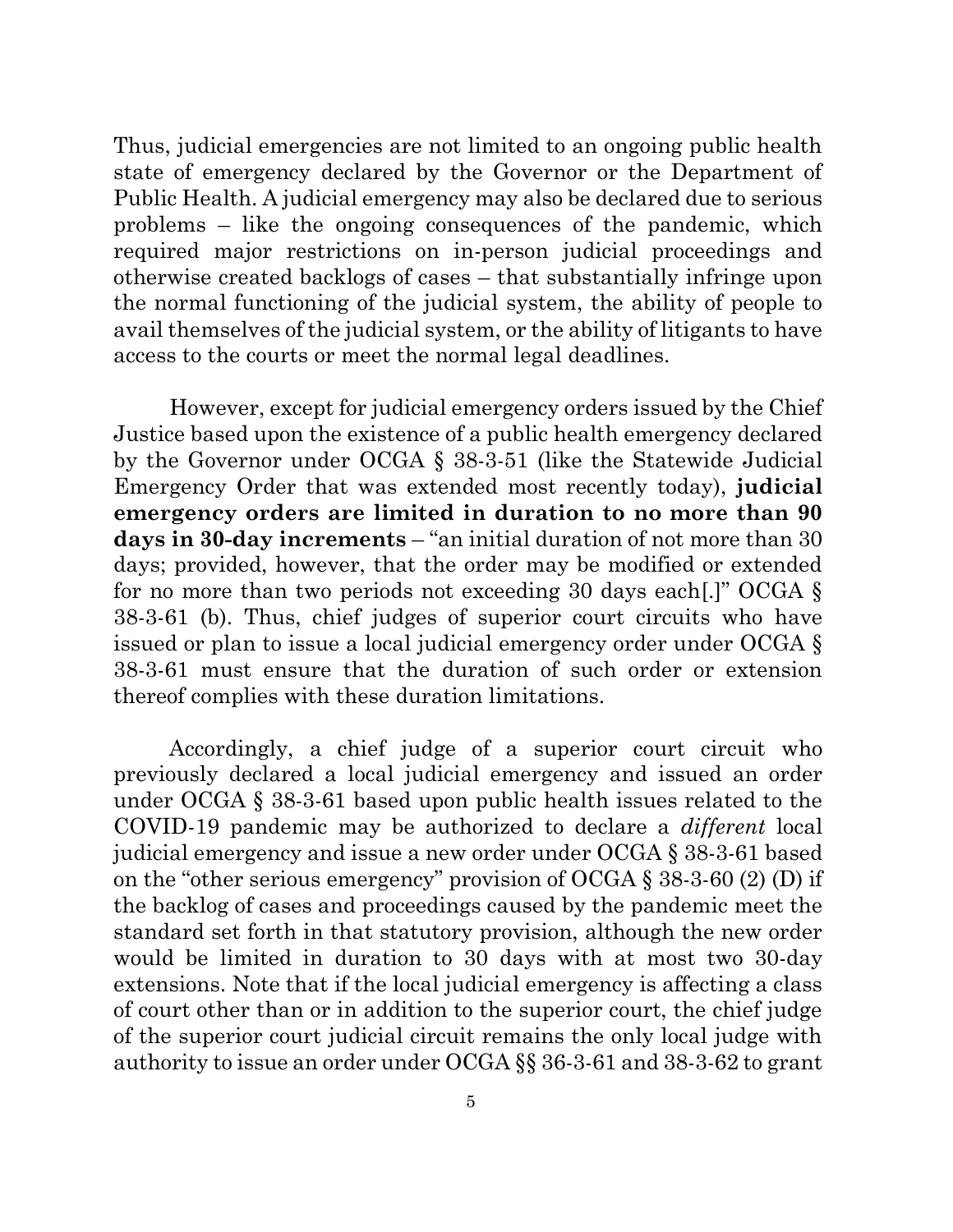relief from legal deadlines applicable to that other class of court or to designate an alternate court facility for it. Finally, note again the importance of avoiding even short gaps in the suspension and tolling of specific legal deadlines between the expiration of the Chief Justice's Statewide Judicial Emergency Order or a previous local judicial emergency order and any new local judicial emergency order because gaps of even a day or two may greatly complicate the calculation of the deadlines applicable to many cases.

## **III. Local Orders Under OCGA § 38-3-62 (b) (Senate Bill 163) Suspending Statutory Speedy Trial Requirements**  *Following* **a Judicial Emergency.**

Senate Bill 163, which was passed by the General Assembly during the 2021 legislative session, amended OCGA § 38-3-62 to add a subsection (b), which authorizes the chief judge of a Georgia superior court judicial circuit or the chief judge of a Georgia state court to suspend, toll, extend, modify, or otherwise grant relief from the statutory speedy trial requirements imposed by OCGA §§ 17-7-170 and 17-7-171, in that judge's court in a particular county and for a limited duration, *following* a judicial emergency if compliance with such requirements is impracticable under the totality of the circumstances arising from the preceding judicial emergency. This new provision will provide superior and state courts that have large backlogs of criminal cases which may need jury trials to resolve and that have not been able to hold jury trials due to public health restrictions more time to address those backlogs after a judicial emergency ends.

Detailed guidance and model forms for the order and supporting certification required by OCGA § 38-3-62 (b) have been provided to superior and state court judges by their court councils. It is important to understand that orders issued under this provision are *not* themselves "judicial emergency" orders but rather must *follow* a valid statutory judicial emergency order issued under OCGA § 38-3-61; may grant relief *only* for a limited period and *only* from statutory speedy trial requirements (not from other legal deadlines); must be issued for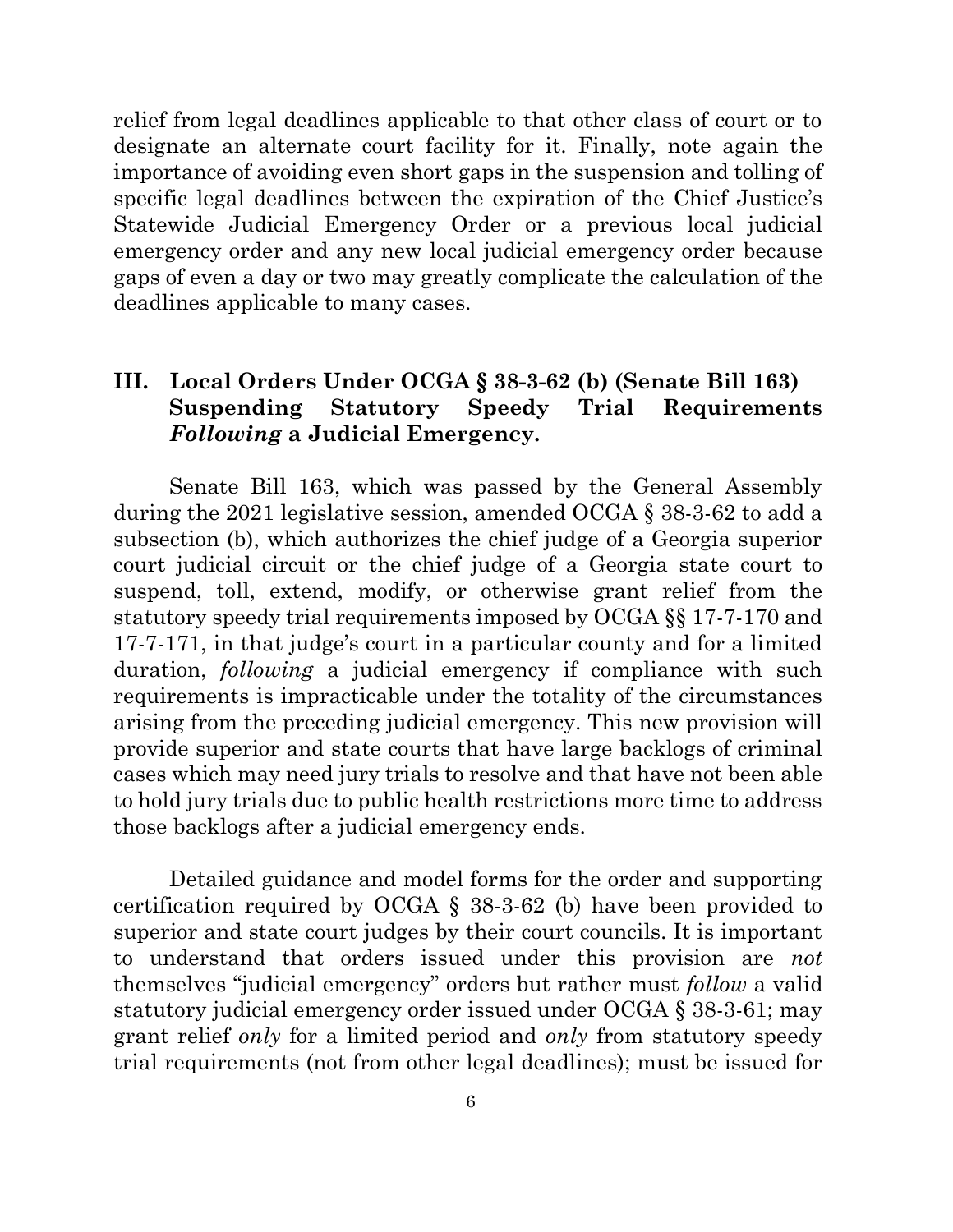a superior or state court in a *particular county* based on that court and county's particular circumstances, as shown by a detailed certification; and must include a *plan* to resolve cases in which a statutory speedy trial demand has been filed as expeditiously as possible.

Because an order under OCGA § 38-3-62 (b) must be based on "the totality of the circumstances arising from the preceding judicial emergency," id. § 38-3-62 (b) (2) (B), **it may be preferable to issue such orders immediately following and based upon the Statewide Judicial Emergency Order, which affected the judicial system for more than 15 months, rather than following and based upon a local judicial emergency order that may be issued or may extend after the Statewide Judicial Emergency Order expires and that can be in effect for a maximum of 90 days.** Note also that Senate Bill 163's amendment enacting OCGA § 38-3-62 (b) takes effect on July 1, 2021, which is immediately after the statewide judicial emergency order is expected to terminate. Avoiding any gap in time between orders granting relief from statutory speedy trial requirements will avoid major calculation complications, but an order under OCGA § 38-3-62 (b), while it may be entered before July 1, 2021, will have no legal effect until the new statutory provision becomes effective on the first minute of that day.

## **IV. Local Orders Regarding Court Operations and Management.**

During the COVID-19 pandemic, many orders that have been captioned or include the term "judicial emergency" are not statutorily authorized judicial emergency orders, which, to repeat, may be issued only by the Chief Justice or a chief judge of a superior court judicial circuit, may grant relief from legal deadlines or designate alternate court facilities, and are subject to other statutory requirements and limitations. These local orders instead address matters of court operations and management, including access to courthouses and courtrooms, designation of proceedings that will be conducted remotely and details on how such proceedings will be conducted, public health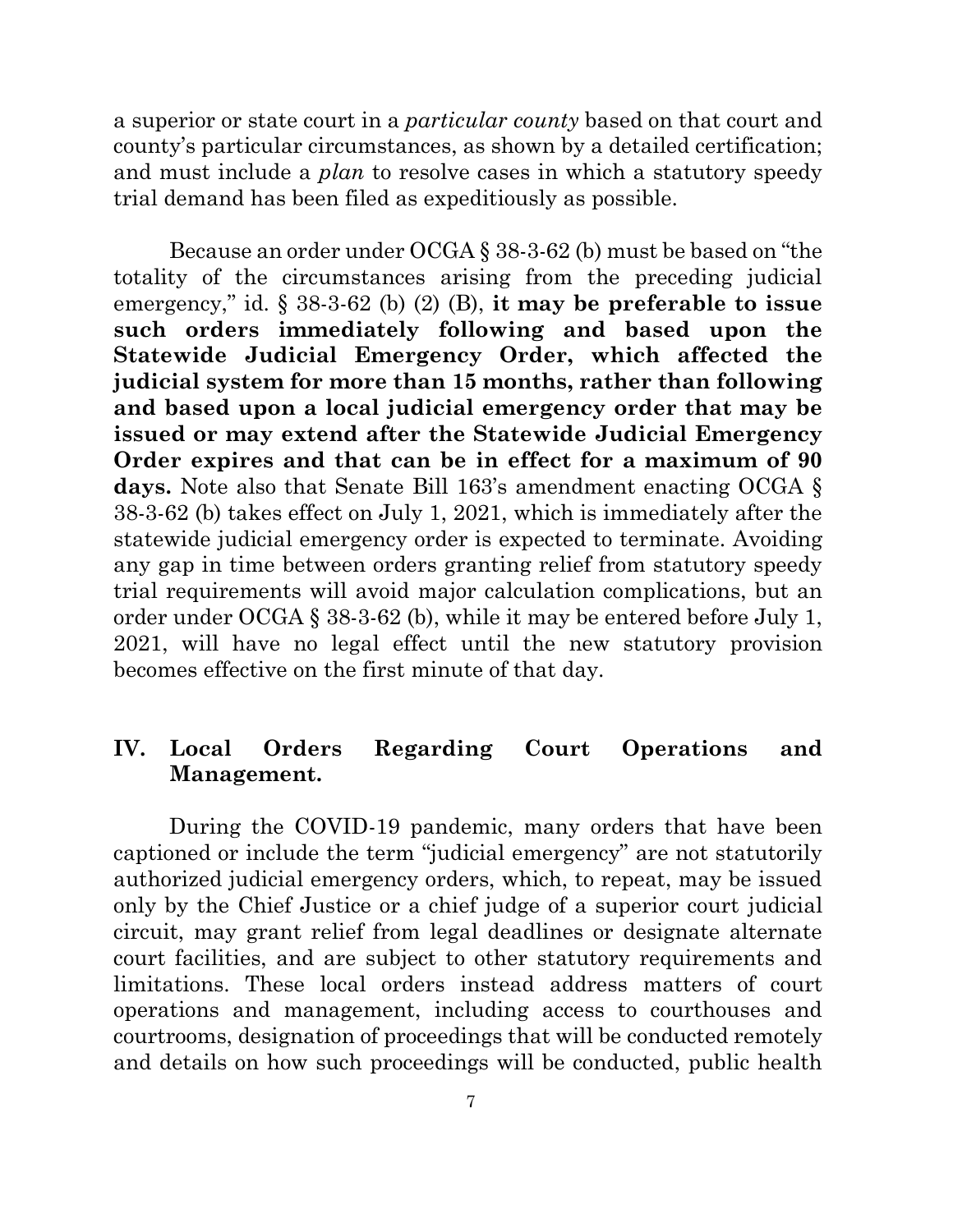precautions for in-person proceedings, such as wearing masks and social distancing, scheduling issues not requiring relief from legal requirements, etc. Many of these local orders have followed the guidance provided in the Chief Justice's Statewide Judicial Emergency Order, as extended and modified, and in the various guidance documents in the Appendix to the Order.

The termination of the Statewide Judicial Emergency Order will not necessarily affect these local orders. To the extent the judge or judges issuing such orders have authority to issue orders regarding court operations and management, the orders will continue in effect and similar orders may be issued. Even after the Chief Justice's Order expires, some of its provisions may provide useful guidance for local orders. For example, courts may decide to retain published operating guidelines for in-court proceedings so that persons coming to court can understand the precautions being taken to protect their health, although those guidelines may need to be revised to reflect changing public health guidance. Courts may also decide to retain their local committees of judicial system participants to consult with regarding modifications of operating guidelines due to changing public health guidance as well as ways to restore the local court system to full operations and resolve the backlog of cases. And all Georgia courts should continue to emphasize professionalism among lawyers and judges as we emerge from the pandemic but continue to deal with its many effects.

#### **V. Distribution of This Notice.**

This notice shall immediately be sent to the judges and clerks of all courts in this State, including the clerk of the Court of Appeals of Georgia, such service to be accomplished through means to assure expeditious receipt, which include electronic means. Notice shall also be sent to the news media, the State Bar of Georgia, and the officials and entities listed below.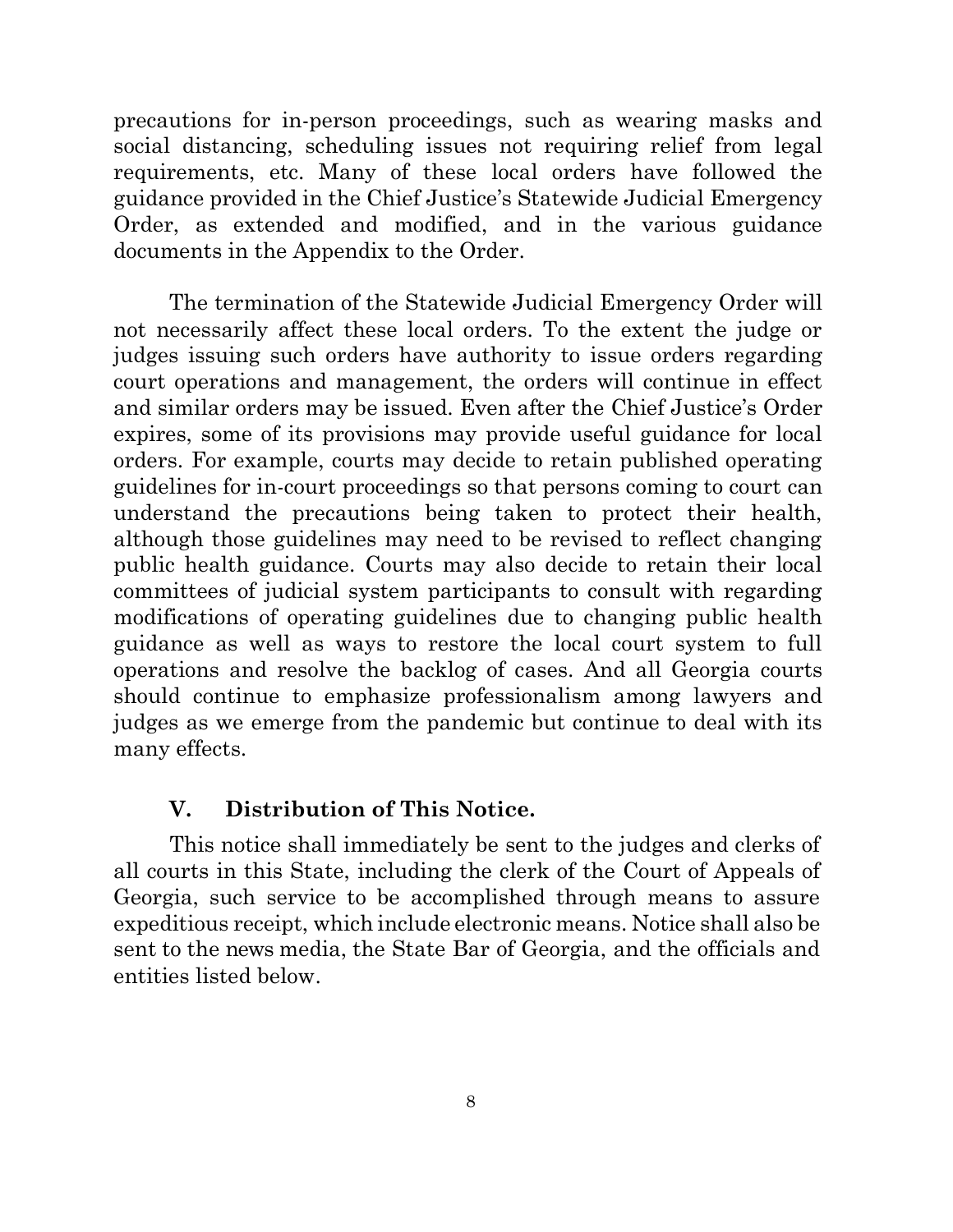IT IS SO ORDERED this 7th day of June, 2021.

Chief Justice Harold D. Melton Supreme Court of Georgia